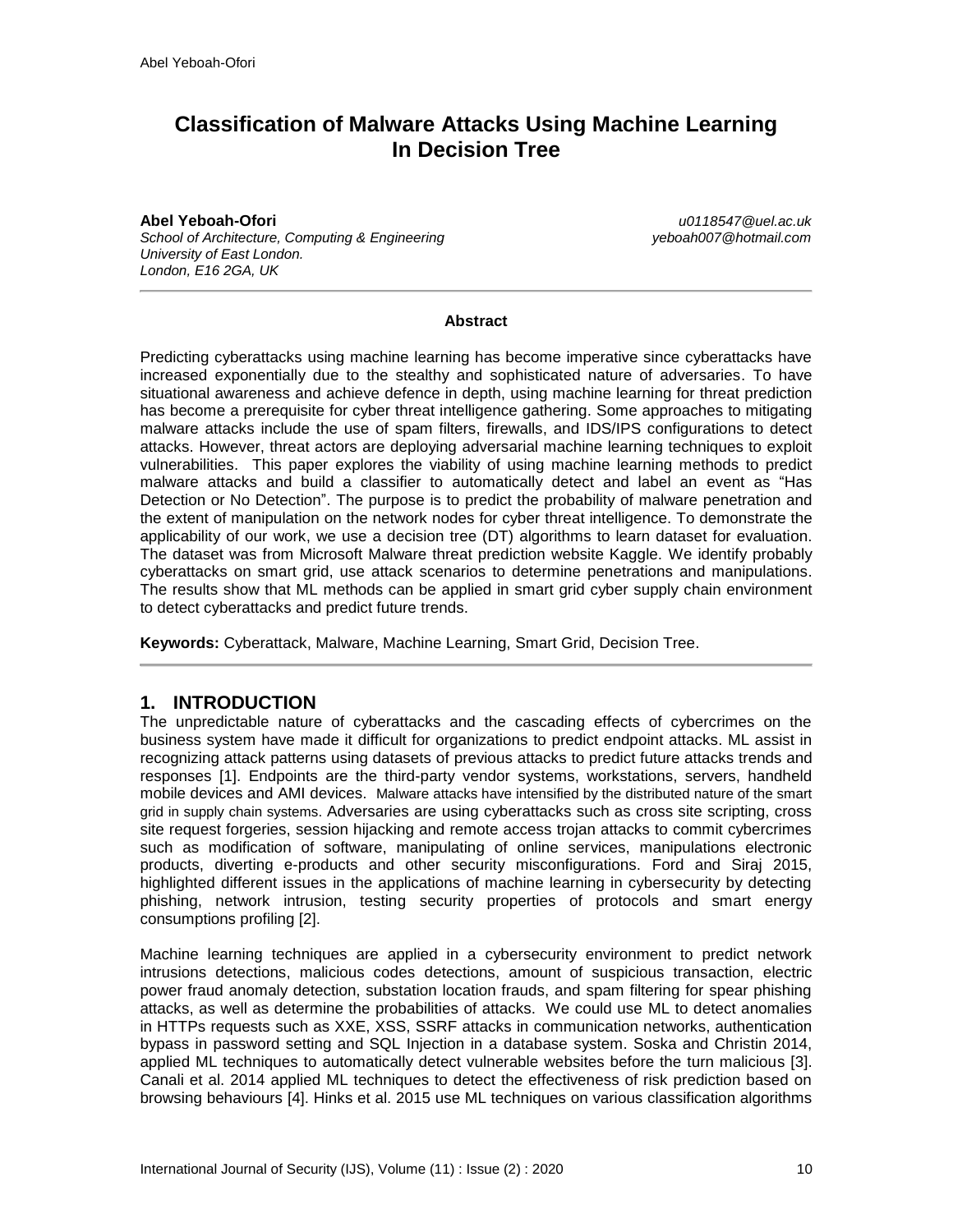to learn dataset to detect power system disturbance and cyberattack discrimination [1]. Mohasseb et al. 2019 applied ML techniques to analyze a dataset from various organizations to improve classification accuracies [5]. These works are important and contribute to detecting and predicting cyberattacks using machine learning in the cybersecurity domain. However, there is a limited focus on smart grid vulnerability from supply chain perspective, and specifically on threats relating to inbound and outbound chain contexts that need adequate detection to improve smart grid security control and decision makings.

In this paper, we use ML techniques to learn datasets and build a classifier to automatically detect and label an event as Has Detection or No Detection. The rationale for choosing the DT algorithm is that DT represents the major supervised schemes for ML in network security. We use a dataset from Microsoft malware prediction [6] for our work. To demonstrate the effectiveness of our approach, we adopt the decision tree algorithm to evaluate our data sets based on the attack classifications.

The main contribution of this paper is threefold. Firstly, we identify probably cyberattacks on the smart grid and the vulnerable sports that could be exploited through penetration and manipulations base on the telemetry dataset. Secondly, we use attack scenarios to determine the penetration and the manipulations for the threat predictions on the endpoint nodes. Finally, we use ML techniques to learn the dataset and use the DT algorithm to predict whether the endpoint nodes can classify if the nodes can detection cyberattack or not using Has Detection or No Detection. The results show that ML algorithms in Decision Trees methods could be applied in smart grid supply chain predictive analytics to detect cyberattacks and predict future trends.

The rest of the paper is structured as follows: Section 2 presents an overview of related works in the machine learning in smart grid supply security domain and the existing classification algorithms. Section 3 considers our approach to evaluating the ML techniques to learn dataset and the classification algorithms for smart grid supply chain, CPS smart grid infrastructure and the vulnerable spots and probable attacks scenarios. Further, it discusses the data representation, feature descriptions and extractions as well as the classification algorithm. Section 4 presents the implementation of the machine learning simulation process, performance evaluation on the classifier and determines the average accuracy of the model and predict the probability of penetrations on the endpoint nodes. Section 5 presents the results and analysis of the DT that predicts the cyberattack initiated and the cybercrimes committed or not. Further, we provide discussions of the several observations identified in the study. Finally, section 6 presents a conclusion of the study, comparisons of existing works, limitations and future works.

# **2. RELATED WORKS**

This section reviews related works and the state of the art of cybersecurity in machine learning predictions, decision tree classifications and how they are related to malware attacks on CPS environment. That includes identification of previous classification approaches, leveraging the classifications of malware with a specific data set and prediction task used. Sharmar et al. 2012 proposed an ML technique for detecting worm variants of known worms in real-time systems [7]. Tsai et al. 2009, proposed a review of the intrusion detection system by using ML techniques and various classifiers on the intrusion detection domain [8]. Wang et al 2014. Performs an empirical study of adversarial attacks against ML models in the context of detecting malicious crowdsourcing systems [9]. Bilge et al. 2017, proposed a risk teller system that predicts cyber incidents by analyzing malicious files and infection records according to the endpoint protection software installed to determine machines that are at risk [10]. Canali et al. 2014 performed a correlation analysis on the effectiveness of risk prediction based on user browsing behaviour by leveraging ML techniques to provide a model that can be used to estimate the risk class of a given user [4]. Barros 2015 posits that decision threats and induction methods in general, arose in machine learning to avoid acquisition bottleneck for expert systems [11]. Villano, 2018, proposed a method of classification of internet logs using ML techniques by correlation and normalization process and evaluated the DT algorithm that could predict an attack or not [12]. Soska & Christin 2014, proposed a complementary approach to automatically detect vulnerable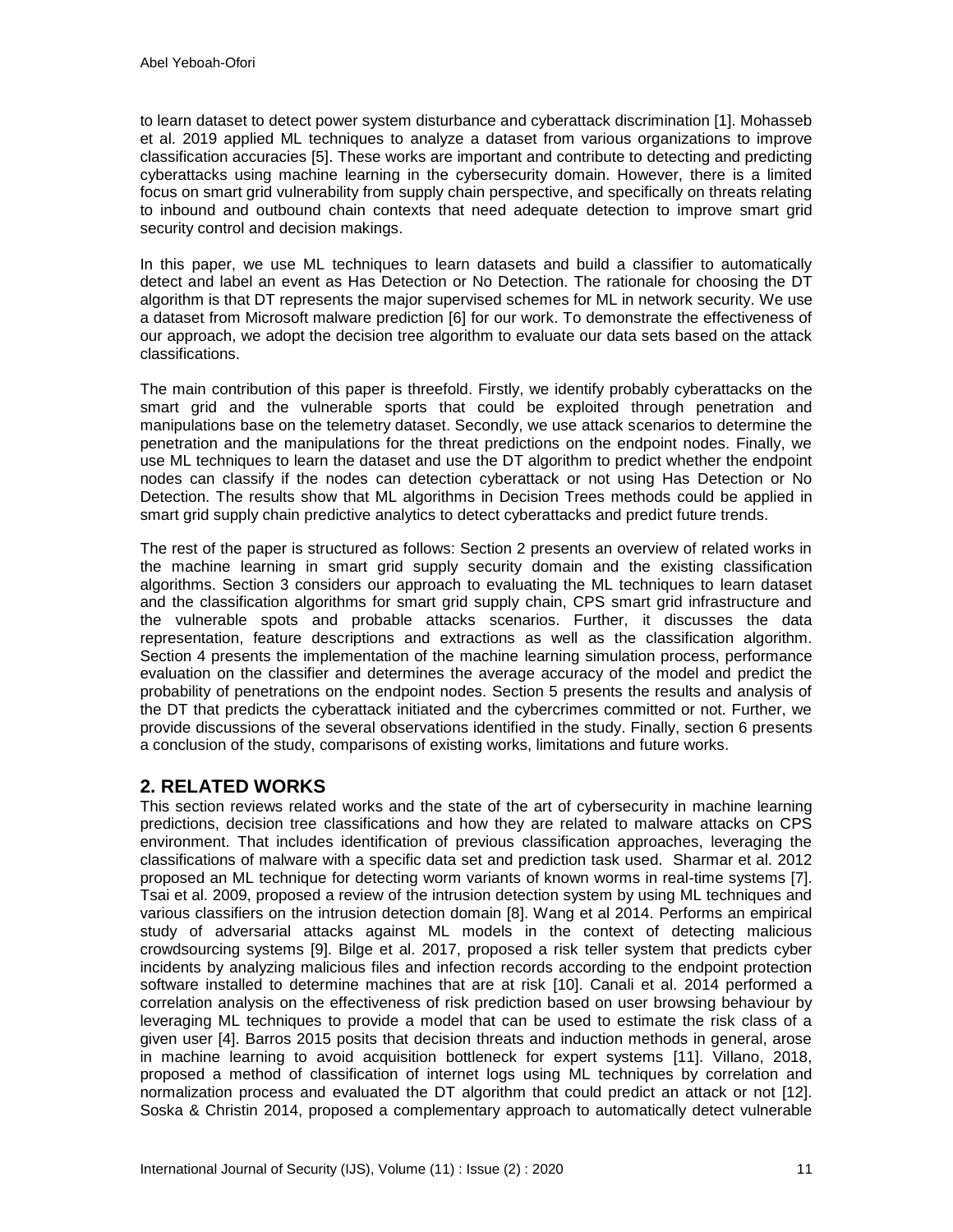websites before they turn malicious by design, implement and evaluate a novel classification system which predicts whether a given website could be compromised in future [3]. Hinks et al. 2014, proposed an ML technique for power system disturbance and cyberattack discrimination by evaluating various ML methods for an optimal algorithm that is accurate in its classifiers to predict disturbance discriminators and implications [1]. Yavanoglu et al. 2017, proposed a review of cybersecurity datasets for ML algorithms by analyzing network traffic and detecting abnormalities used for experiments and evaluation methods considered as baseline classifiers for comparisons [13].

### **2.1 Decision Trees**

Decision Tree is used as a method in ML for classification and regression in large and complex data in order to discover patterns. DT is built as a tree structure to classify instances of an attack by plotting each malware attack attributes from the top and down to its root. Each branch of the dataset is broken down into subsets to represent a choice of possible values for the attributes of output, and each leaf represents a decision. DT is used in supervised ML for classification and regression [11]. DT inference process starts at its root and proceeds to the leave. DT processes include splitting, pruning and tree selection [14]. Splitting includes partitioning the data into subsets, pruning includes the process of reducing the tree by turning some branch nodes into leaf nodes, and tree selection involves finding the smallest tree that fits the data. Each attribute is assigned a node, and in the leaf are the probable outcome or state. DT uses inductive inference as a method to arrive at a conclusion based on the independent input and using the dependent values as attributes. There are several approaches to DT algorithms such as J34, C4.5, C5.0 cart and others. We used C5 method to identify which attribute was the root of the tree [15]. Figure 1 shows an example of a DT.



**FIGURE 1:** Decision Tree.

#### **2.2 Decision Tree Selection Criteria**

Decision Tree uses various algorithms for inferences to arrive at a conclusion, therefore, it is required to have a selection criterion with certain characteristics that we can use to determine the challenges. The characteristics include: Challenges originating from the classification of the data sets could be numerous. For instance, identifying attacks that are initiated through Intelligence Electronic Devices on smart grid systems or classifying staff salaries based on qualifications, skills and experience.

#### **2.3 Rational for Chosen Machine Learning and Decision Tree**

Several algorithms have been used in ML. such as Naive Bayes, SVM, Random Forest and Logistic Regression. However, our rationale for chosen DT algorithms in ML is that it provides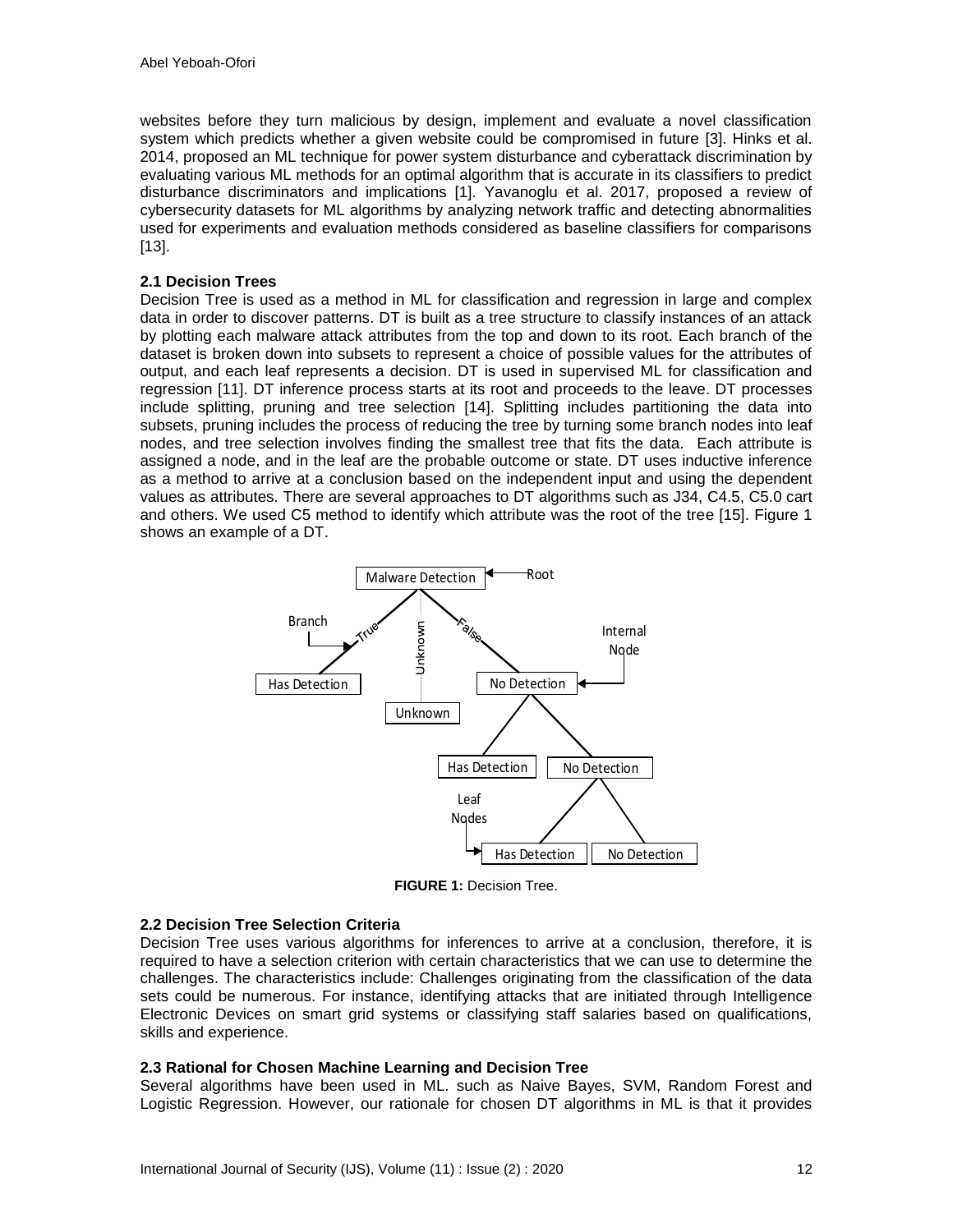discrete outputs as the factors are provided by attributed value pairs for strategic management decision makings. E.g. Results: Pass or Fail. Cyberattack: Internal or external. Temperature: hot or cold. Outcome: Positive or Negative.

- DT algorithm can identify attributes pairs that were not considered initially in the classification such as the source of attack but could work without those attributes to minimize inferred errors.
- DT algorithm can handle datasets that have errors in the attribute values and resolve classification errors in the training and test phase. Such as false positives (FP) output when network traffic is a normal or false negative (FN) when network traffic is under cyberattack. The discrete probability outputs provide results that predict a 'True or False', 'Yes or No' and 'A or B) outcomes.

# **3. APPROACH**

This section considers our approach to evaluating the ML techniques to learn dataset and the classification algorithms for the smart grid supply chain. We discuss the smart grid infrastructures and the vulnerable spots, attack scenarios and the ML approach. The rationale for the ML approach using DT to predict an attack is to determine the causal relationships amongst the cyberattacks on a smart grid supply chain system and attempt to predict the malware using probability distribution methods. Then based on the classification analysis, we evaluate the predictive method with appropriate metrics to verify the organizational goal and security goal as we seek to determine whether a specific cyber threat phenomenon is likely to appear in a similar event. There are some algorithms for building decision trees such as ID3 and C4.5 formula and others [15]. We discuss the ML methods used, as well as the approaches used for the malware prediction.

#### **3.1 CPS Smart Grid Infrastructure**

The CPS smart grid infrastructure in figure 1, integrates application and network systems using Intelligence Electronic devices (IEDs). Refer IEC 61850 [16] The application system uses the IEDs, Sensors, Actuators and other communication devices for power generation, distribution, and transmission. The Supervisory Control and Data Acquisition (SCADA) and Programmable Logic Controls (PLC) establishes communication protocols with the Remote Telemetric Units (RTUs) for monitoring and gathering real-time data across various substation. The network system provides interconnectivity between substations, automation systems and field devices such as AMI and Home Energy Management Systems (HEMS) software [17] [19].



**FIGURE 2:** Smart Grid System Infrastructure and Vulnerable Spots [19].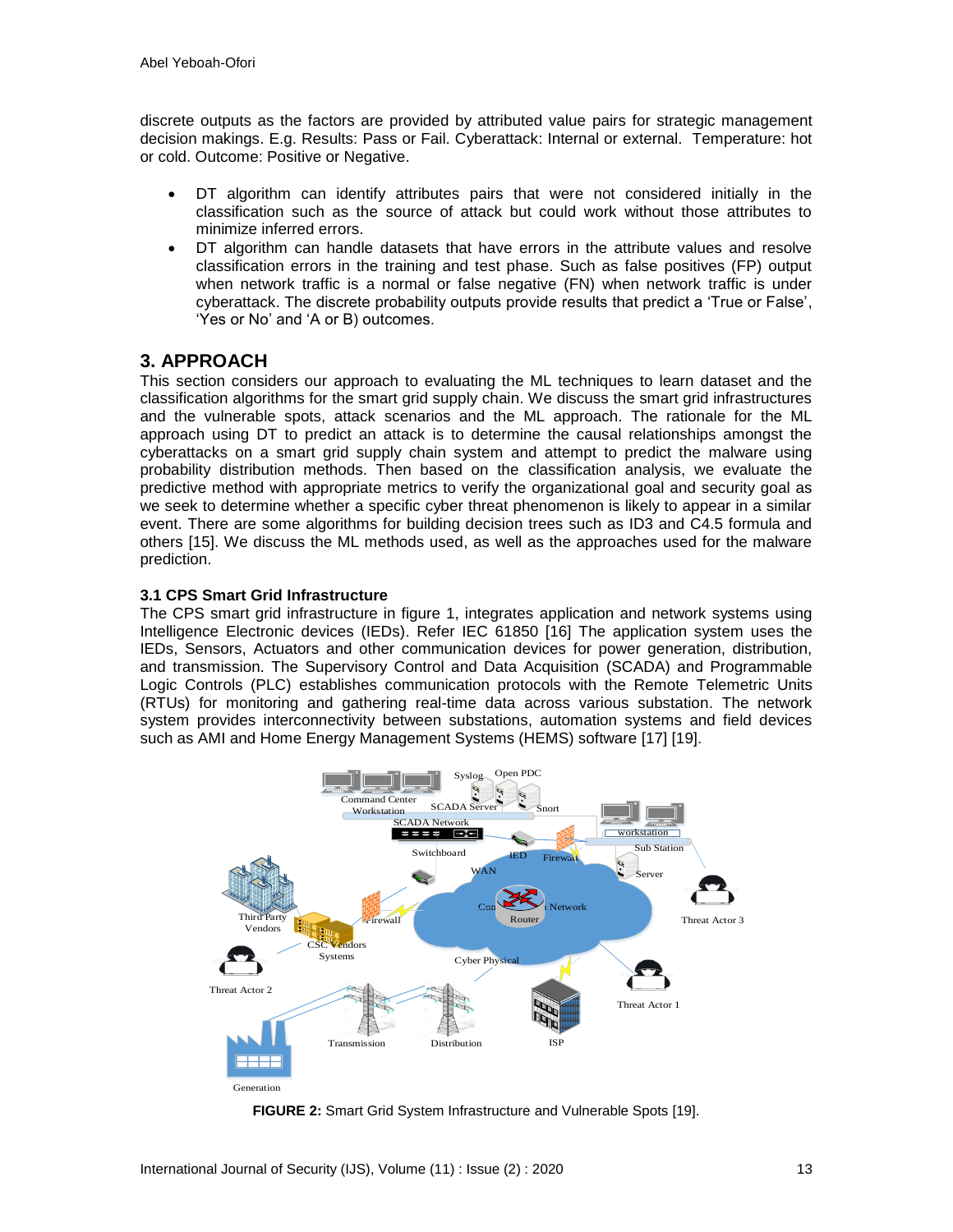The adversary could cause cyberattacks (penetration) and cybercrimes (manipulation) on the CPS. Cyberattacks such as remote access trojan, spear phishing, cross site scripting or session hijacking on the intelligent devices and communications networks to penetrate firewalls, IDS/IPS or the IEDs. After penetrating the system, the adversary could commit cybercrimes by manipulating the system to cause resonance attacks, DDoS attacks, IP theft, ID theft, intellectual property theft as well as take command and control to monitor and control the core business processes and operations. We include these attack scenarios in the analysis to determine the validity of the penetration and manipulations in real-time.

### **3.2 Attack Scenarios**

We identify various attack scenarios for the study that will assist in the feature selection process as follows.

- Network Attack: An XSS or session hijacking attack on the CSC network may provide access to alter the smart metering system, change configurations using distance protection scheme to bypass controls in order to manipulate the software in the meter, prevent the system from recording accurate purchases or billings.
- Spyware Attack: The attacker could insert spyware or deploy a ransomware attack remotely to shut the systems down when the antivirus is outdated, and the software is unpatched, and consequently affect the prepaid card settings change the configurations using distance protection scheme so an attacker can manipulate and prevent accurate readings from valid purchases.
- Ransomware Attack: The attacker could use reconnaissance and social engineering tactics to gather intelligence and subsequently initiate a spear phishing attack on targeted users to shut the system down until a ransom is paid.
- Software Manipulation Attack: Most organizations fail to change the hard-coded password after buying software off the shelf. The attacker could deploy session hijacking techniques to exploit this vulnerability using advanced persistent threats and command & control techniques to manipulate the system and consequently cause cybercrimes such as intellectually property theft, ID theft and industrial espionage.
- DDoS or Data Injection: Attacker deploys DDoS attack that could consequently cause voltage surges by inserting a rootkit into the OS server to cause resonance attack on the smart grid components for the power system to oscillate.
- Island Hopping attack: On the CSC systems, vendors are more susceptible to cyberattacks, and the perpetrators are using RAT and Island-hopping attacks to gain access to the major organizations on the supply chain.
- Malware: The attacker could insert malware or spyware in the software that is bought off the shelf that gives the developers access to the system whenever users are prompted to update their software. That may cause software errors and subsequently lead to application system manipulations.

### **3.3 Threat Prediction Scenarios**

The threat prediction attempts to investigate two kinds of scenarios that will determine the classification result. The scenarios use's ML techniques to determine the cyberattack initiated and the cybercrime committed based on the scenarios and the cyberattacks.

- Scenario 1: what is the probability of the penetration on the endpoint nodes?
- Scenario 2: What is the extent of manipulation on the various endpoint node?

#### **3.4 Analytical Approach**

To determine the viability of using ML techniques to learn dataset for penetrations and manipulations on the CPS, we used the DT algorithm and open source data from Microsoft Malware Predictions endpoint protection solutions website [3]. DT provides an efficient and nonparametric method that can be applied to a classification or regression task. Further, we used supervised learning to train and test the dataset as it provides an accurate prediction of system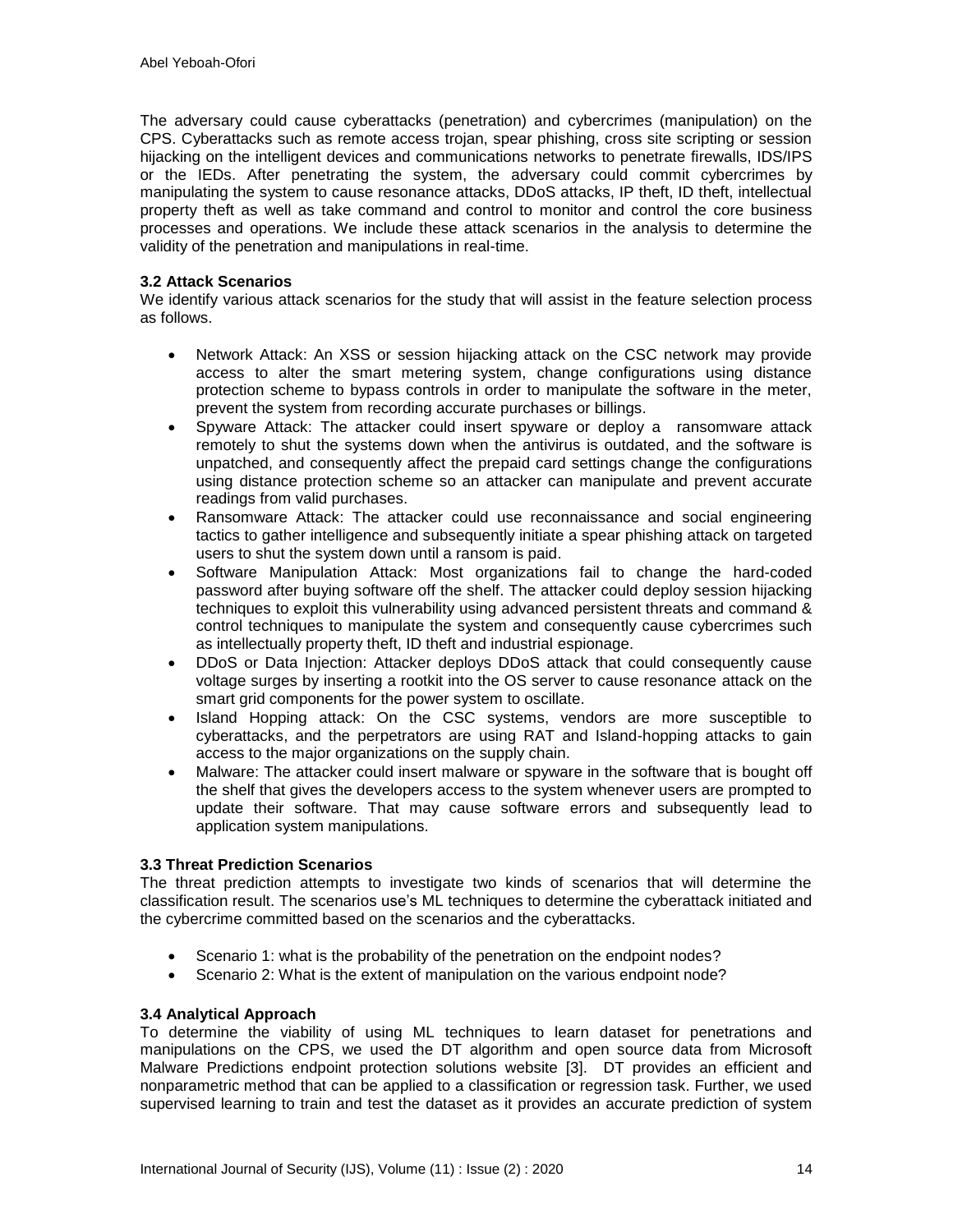performance. Using DT hierarchical data structures for supervised learning provides input space that is split into local regions in order to predict the dependent variable for decision makings [11].

#### **3.5 Data Representation**

The data represented Microsoft Windows Machine's probability of getting infected by various families of malware, based on different properties of that machine. The telemetry data containing threat report were collected by Microsoft Windows Defender from various MS windows operating systems [6]. The properties and machine infections were generated by combining various user activities on different organization and vendors. The dataset we used contains 4000 entries. DT algorithm used determines attributes that return the highest information gain that satisfies the four uncertainty axions in a confusion matrix and provides the degree of disorganization in the dataset. Further, an Entropy formula was used to determine the information gained and the degree of uncertainty by separating the positive and negative rates as follows:

$$
Entropy (E) = -a \log_1 a - b \log_2 b \tag{1}
$$

#### **3.6 Feature Extraction**

The feature extraction process involves removing irrelevant columns names or duplicates in the dataset to have unique values when training the data. Columns with a higher number of duplicates are removed to the correct data. The command is to count the 62 variables and remove the irrelevant variables. The output prints  $62-8 = 54$ . (8 columns removed). However, the 4000 datasets were maintained. The classifier is set to model the features based on the importance as well as the F Score. The F-Score was used as the harmonic mean to determine the combinations of the precision and recall for plotting the model.

#### **3.7 Classification Algorithm**

The classification phase involves using the ML algorithm to test the dataset for prediction. In this phase, the DT model was used to split the data for prediction to determine if each endpoint node can detect infections or not. We considered C4.5 or C5 algorithms [15]. The training data is used to build the DT model, and the test data is used to determine the dimensionalities of the dataset. The rationale for choosing the DT algorithm is that DT represents the major supervised schemes for ML in network security. We train the ML algorithm using the training sets. Then compare the performance of the algorithm over the datasets.

### **4. IMPLEMENTATION**

This section discusses the implementation of the machine learning simulation process. The purpose of the study is to use the DT algorithm to predict cyberattack and indicate it as Has Detection or No Detection. The dataset and the machine malware infections were gathered by Microsoft Defender endpoint protection [6]. The dataset corresponds to a machine identifier that provides results as to whether the Microsoft endpoints can predict if it can detect malware attacks on the nodes. As discussed in section 2, the DT algorithm learns from data sets to approximate an 'if then else' decision rules and generate branches for the tree nodes and decision nodes. We follow the process below to build the DT classifier for our prediction.

#### **4.1 Description of Data**

The dataset is about a malware attack on Microsoft Endpoint system and such systems can be a critical part of the smart grid CSC systems overall business continuity [6]. The dataset was designed to meet certain business constraints in relation to privacy and time periods in which machine was used. CSC integrates various organizational systems for the business process and information dissemination in the CPS environment. The data set containing these properties and the machine infections were generated by combining threat reports collected by Microsoft Endpoint Protection Solution, Windows Defender. Each row in the dataset corresponds to a machine unique identified by a Machine Identifier. Further, the dataset was created to meet certain business constraints, both regarding privacy and when the machine was running. Hence, the dataset is relevant for our work as it was gathered from global machines that used Microsoft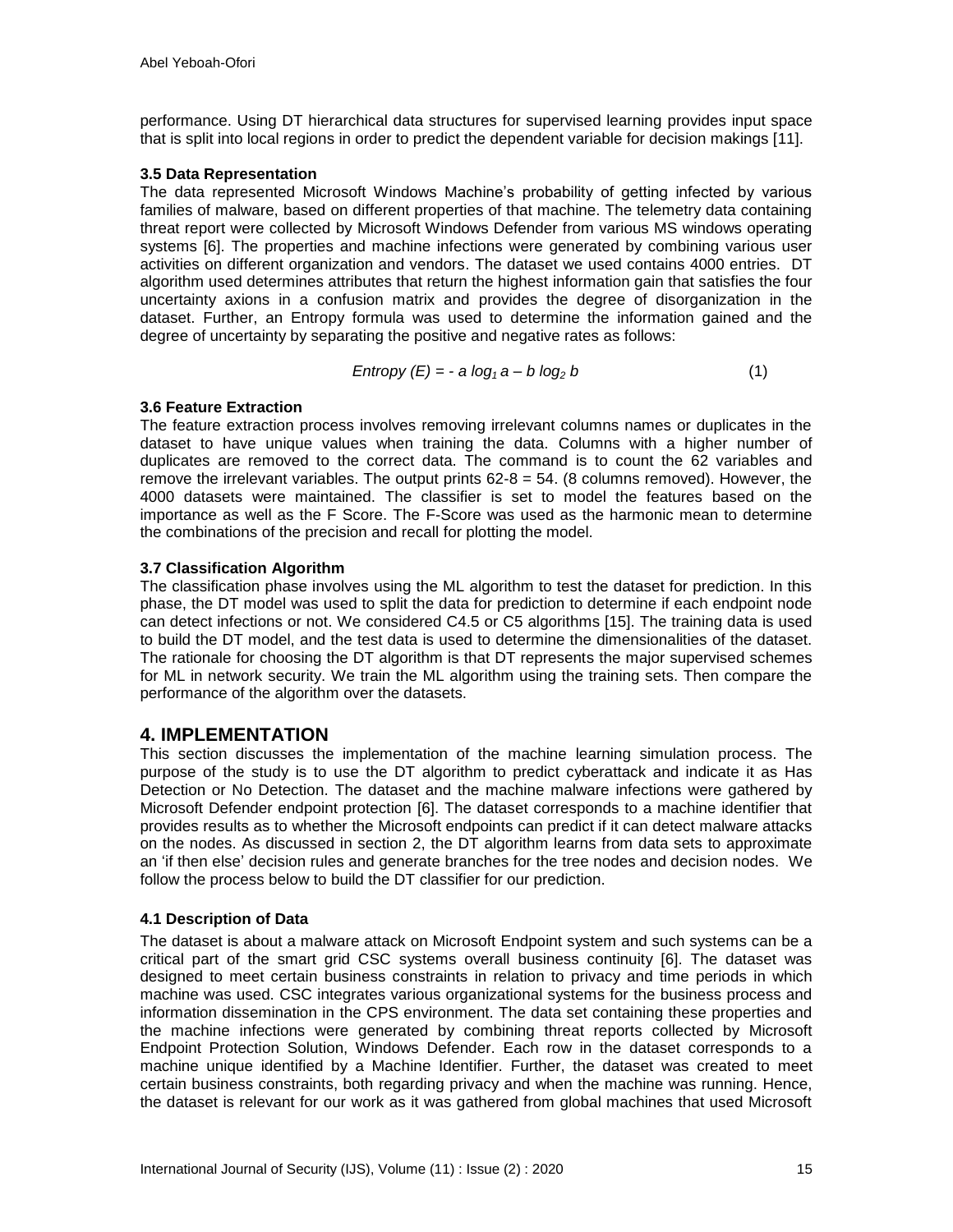Windows Defender. The rationale for using the dataset for our work is that the dataset does not represent Microsoft customers machine only as it has been sampled to include a much larger proportion of malware machines. Thus, we used the dataset for our work to determine whether the has detection or no detection on various network nodes for threat predictions. Below are some of the features from the metadata that are relevant for our work [6].

- MachineIdentifier Individual machine ID
- GeoNameIdentifier ID for the geographic region a machine is located in
- DefaultBrowsersIdentifier ID for the machine's default browser
- OrganizationIdentifier ID for the organization the machine belongs in.
- is protected This is a calculated field derived from the Spynet Report's AV Products field.
- Processor This is the process architecture of the installed operating system
- HasTpm True if the machine has tpm
- over Version of the current operating system
- OsBuild Build of the current operating system
- Census DeviceFamily AKA DeviceClass. Indicates the type of device that an edition of the OS is intended for desktop and mobile
- Firewall This attribute is true (1) for Windows 8.1 and above if windows firewall is enabled, as reported by the service.

#### **4.2 Data Preparation**

The dataset represents Microsoft malware prediction events collected from various families of malware infections based on different properties of attacks. Windows Defender tool was used to generate the threat reports of the malware infections from various Microsoft endpoint protection solutions. [6]. The dataset derived 4000 entries with 64 columns, and each row represents different metadata entry. Each row in the dataset corresponds to a machine uniquely identified by a Machine Identifier. We used supervised learning to derive the dataset that represented the instance of each table and attribute. The rationale is to predict an outcome for future events. The variables in the datasets are for each instance to determine whether a malware attack is Has Detection or No Detection.

#### **4.3 Feature Selection**

The features for the dataset are split into the partition of the subsets of attacks as indicated in table 1. The attack features indicate the categories of attacks grouped. The splitting of the attack categories builds the classifications model for the three structure and breaks it down to represent the attack features. Further, we pruned the dataset to reduce the size of the tree by turning some branches nodes into leaf nodes. For instance, we categorized the attacks based on the threat descriptions in the table for us to fit the training data for the classifier and finds the tree that produces the lowest cross validation.

| <b>Attack</b><br>Category | <b>Attack Features</b> | <b>Threat Descriptions for Probable Cause of Attack</b>                          |
|---------------------------|------------------------|----------------------------------------------------------------------------------|
|                           | XSS/Session            | Default Browser vulnerabilities and injecting code in the URL<br>or website      |
|                           | Hijacking              |                                                                                  |
| $2 - 5$                   | Spyware/Ransomware     | Outdated Antivirus/Patches that are not updated regularly                        |
| $6 - 7$                   | Spear Phishing         | Use Reconnaissance to identify vulnerable spots and attach<br>email with a virus |
| $8-9$                     | Session Hijacking      | Exploit Unchanged Hard-Coded password in software<br>bought off the shelf        |
| $10 - 14$                 | Rootkit/DDoS           | Attack on BIOS or attach a virus to a USB key to cascade<br>when booting.        |
| $15 - 20$                 | RAT/Island Hopping     | Attacks from Vendor systems to gain access to the<br>organizational system       |
| $21 - 28$                 | Ransomware/Malware     | Exploiting outdated OS versions and encryptions especially<br><b>TLS/SSL</b>     |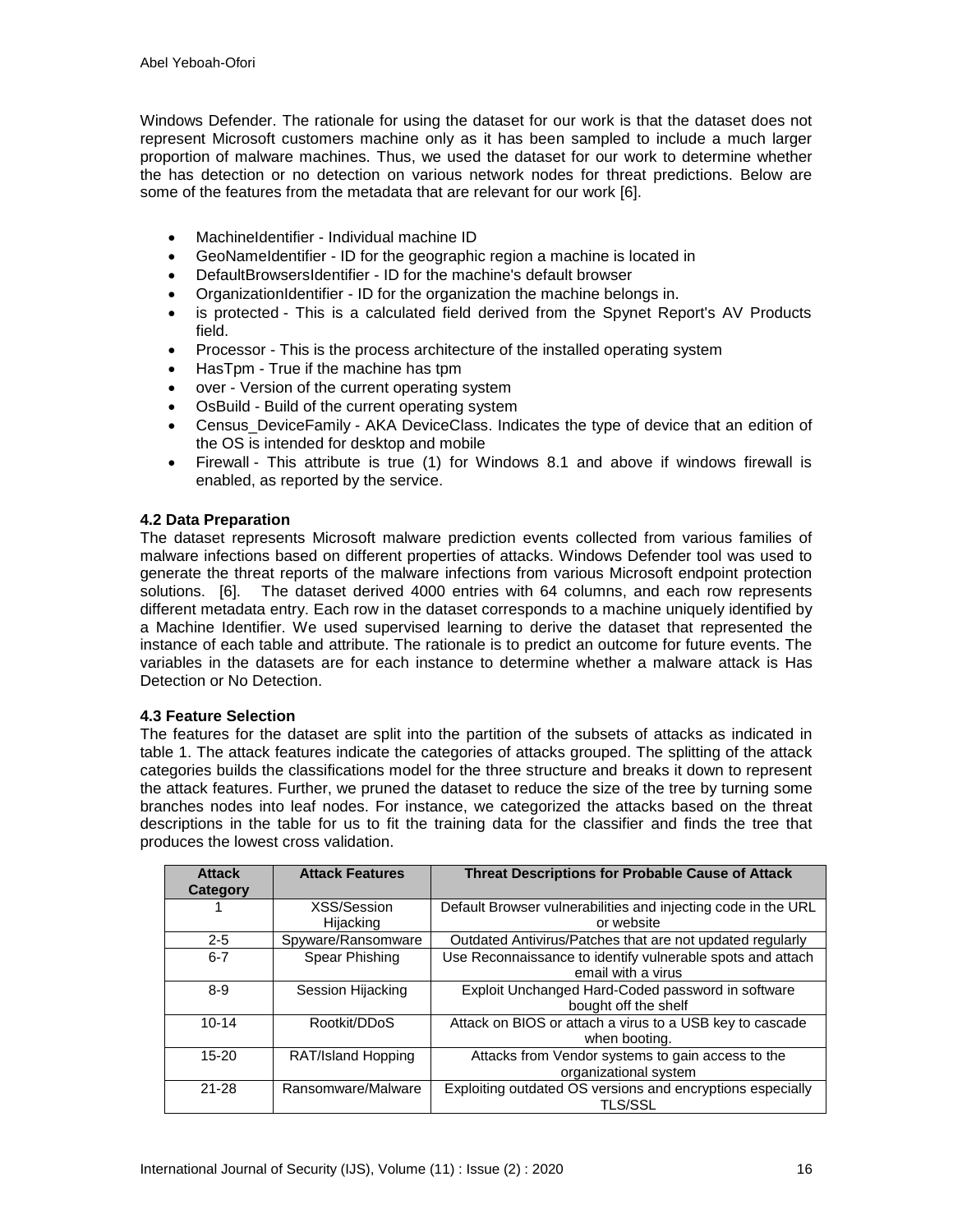| 29-35 | Malware/Spyware | Packet injection and Resonance attacks           |
|-------|-----------------|--------------------------------------------------|
| 36-38 | )DoS            | Exploit IP Address Systems and Packet injections |

**TABLE 1:** Attack Category and Feature Descriptions.

#### **4.4 Performance Evaluation on the Classifier**

The performance evaluation on the classifier determines the average accuracy of the models when we run the integer values in the cell. The performance of the model will be determined on the following values: True Positive (TP), True Negative (TN), False Positive (FP) and False Negative (FN) rates. Further, the FPR and FN will be determined based on the elements.

$$
F = 2 \frac{Precision \cdot Recall}{Precision + Recall}
$$
 (2)

# **5. RESULTS**

In this section, we present the analysis of the investigation of threat prediction to the two scenarios for the classification results. We discuss adversarial ML briefly and how adversaries use ML techniques to exploit vulnerabilities. As discussed in section 3.3, the scenarios use the DT algorithm to predict the cyberattack initiated and the cybercrime committed.

#### **5.1 Determine the Accuracy of the Threats**

For us to predict the probability of an attack, we need to determine the known and the unknown attacks. As listed in Table 1, Known attacks include Malware, Spyware, Ransomware and, RAT, Cross-Site Scripting, Session Hijacking, Cross Site Request Forgery. These are the known attacks that could be identified. However, unknown attacks are cyber crimes committed after the attacks. Here, after gain access using the known attacks, the attacker, using APT and C&C to commit cybercrimes such as manipulation during development, manipulation during development, altering and changing delivery channels. The extent of these cybercrimes manipulations and the cascading impact are unknown and unquantifiable.

#### **Scenario 1: Predict the probability of penetration on the endpoint nodes?**

Determining the accuracy process involves evaluating the threats, and its impacts on the various network nodes for understanding and to provide cyber threat intelligence of the causes and effects cyberattacks on the organizational goal, the business process, financial impact. Table 2 presents the performances accuracies of the DT classifier of each cyberattack on various endpoints of the network. Using the confusion matrix, we determine the harmonic mean between the Precision (P), Recall (R) and F-Score (F). From the table, XXS/Section Hijacking, spear phishing, RAT/Island Hopping attacks predicted a higher probability of the penetration on the endpoint nodes with a percentage score of 82%, 75% and 75% respectively. However, the results revealed the XSS and Session Hijacking are the most like penetration method to deploy base on the predictions.

| <b>SCENARIO</b>     | DT   |      |      | <b>PREDICTIONS</b> |
|---------------------|------|------|------|--------------------|
| <b>ACCURACY</b>     | 83%  |      |      | 100%               |
| <b>CYBERATTACKS</b> | Р    | R    | F    | <b>RESULTS</b>     |
| XSS/Session Jacking | 0.89 | 0.41 | 0.75 | 82%                |
| Spyware/Ransomware  | 0.89 | 0.58 | 0.85 | 87%                |
| Spear Phishing      | 0.81 | 0.37 | 0.71 | 75%                |
| Session Hijacking   | 0.71 | 0.39 | 0.64 | 65%                |
| Rootkit/DDoS        | 0.66 | 0.37 | 0.68 | 55%                |
| RAT/Island Hopping  | 0.67 | 0.30 | 0.74 | 68%                |
| Ransomware/Malware  | 0.89 | 0.55 | 0.71 | 85%                |
| Malware/Spyware     | 0.87 | 0.58 | 0.78 | 84%                |
| DDoS                | 0.78 | 0.36 | 0.65 | 66%                |

**TABLE 2:** Predicting the Probability of Penetration.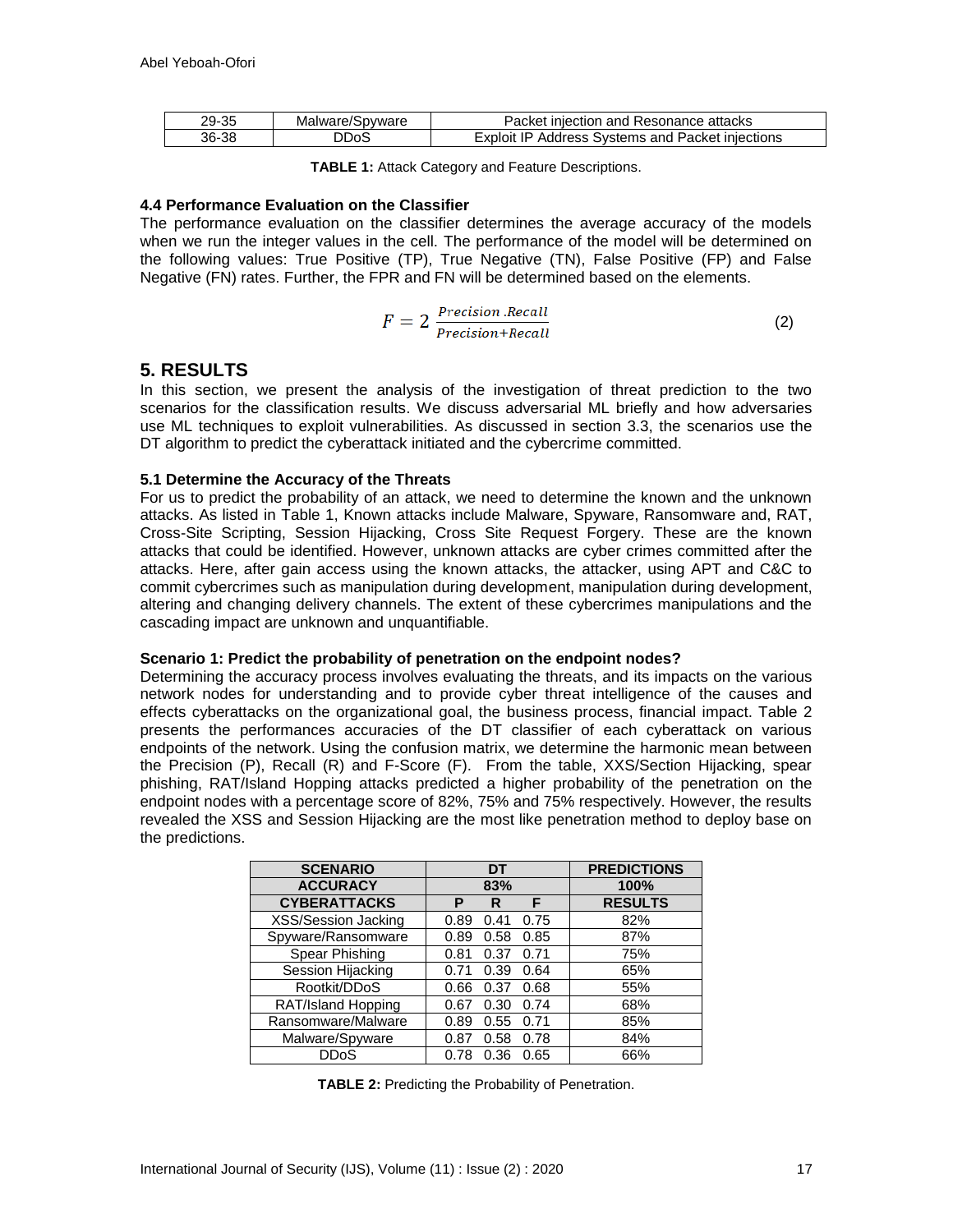#### **Scenario 2: Predict the extent of manipulation on the various endpoint node?**

Predicting the extent of manipulations on the various endpoint nodes after penetrations are very challenging due to the invincibility, uncertainty and fuzzy nature of cybercrimes. Further, determining the extent of cyberattack propagation and manipulations in an integrated network environment posse a major challenger in the cybersecurity discipline. From Table 2: the results indicate that:

- Ransomware, Malware and Spyware predicted a higher probability of manipulations on the endpoint nodes with a percentage score of 87%, 85% and 84% respectively after determining the Precision and F-Score with a low Recall rate.
- That indicates that the extent of manipulation in a given event could be high with an average accuracy of 85%.
- The manipulations could result in cyberattacks such as Industrial Espionage, Intellectual property theft, Advanced Persistent Threat and Command & Controls.

# **6. DISCUSSION**

Predicting cyberattacks in real-time is challenging due to factors such as type of OS being used, system refresh rates, time zones, running updates and data in transition. Attacks such as Ransomware or malware may impact on the system based on the OS being used, the origin of the attack and due to the time zone. Threat actors could use adversarial machine learning techniques to exploit vulnerabilities in ML threat predictions

#### **6.1 Adversarial Machine Learning**

Adversarial machine learning is a technique used by the adversary to inject malicious input data in the dataset during the training and testing phase to manipulate the classification algorithms for the model. The technique can be used in supervised learning algorithms for cybersecurity datasets to exploit vulnerabilities and compromise performance results of malware detections, spam filters and IDS/IPS intrusions when predicting cyberattack trends and predicting the probability of fraudulent activities. The adversary could cause an increase in the false-positive rates by inserting malicious samples in the test phase to generate wrong classifications rates of the sample data. The adversarial machine learning technique could be used to manipulate training data to violate security policy, gain knowledge of threat intelligence, adversary capabilities and level of manipulations.

#### **6.2 Determining Processor Count for Vulnerable Operating System**

The classification of the malware attack is built based on the type of operating system that is being used by the organization. The OS determines the nature of antivirus that can be installed and could be exploited on each system and if it can detect malware attacks or not. An outdated antivirus within a third-party system could easily be a point of failure if a malware attack is initiated from there leading to power loss, power surge, system error or power fluctuations issues. Addressing downtime and uptime in the event of failure is critical for all the organizations that are integrated on the supply chain. For instance, a redundant array of independent disk (RAID) uses multiple hard drives in unique groupings and storage capacity mechanisms to produce a storage solution that provides improved throughput, resistance, and resilience. These drivers rely on antivirus updates and patches as trusted sources to prevent any compromises. Figure 3 explains the ML processor count of the systems and how it determines the speed at which the malware attack could occur as well as the extent of propagation in the event of an attack. The X-axis determines the process count for the vulnerable OS. The Y-axis determines the number of OS that are affected. From Figure 3, we realized that the processor count of 3000 was able to affect 4.0 systems. Indicating that the region identifier may have fewer systems with a higher probability of penetration and manipulation. Thus, exploiting outdated OS versions and encryptions especially TLS/SSL raises antivirus protection issues and application interoperability on the various network nodes. Users can be lured into a false sense of security by the threat actor across deferent platforms to update the antivirus that could lead to heuristic detections or false positives.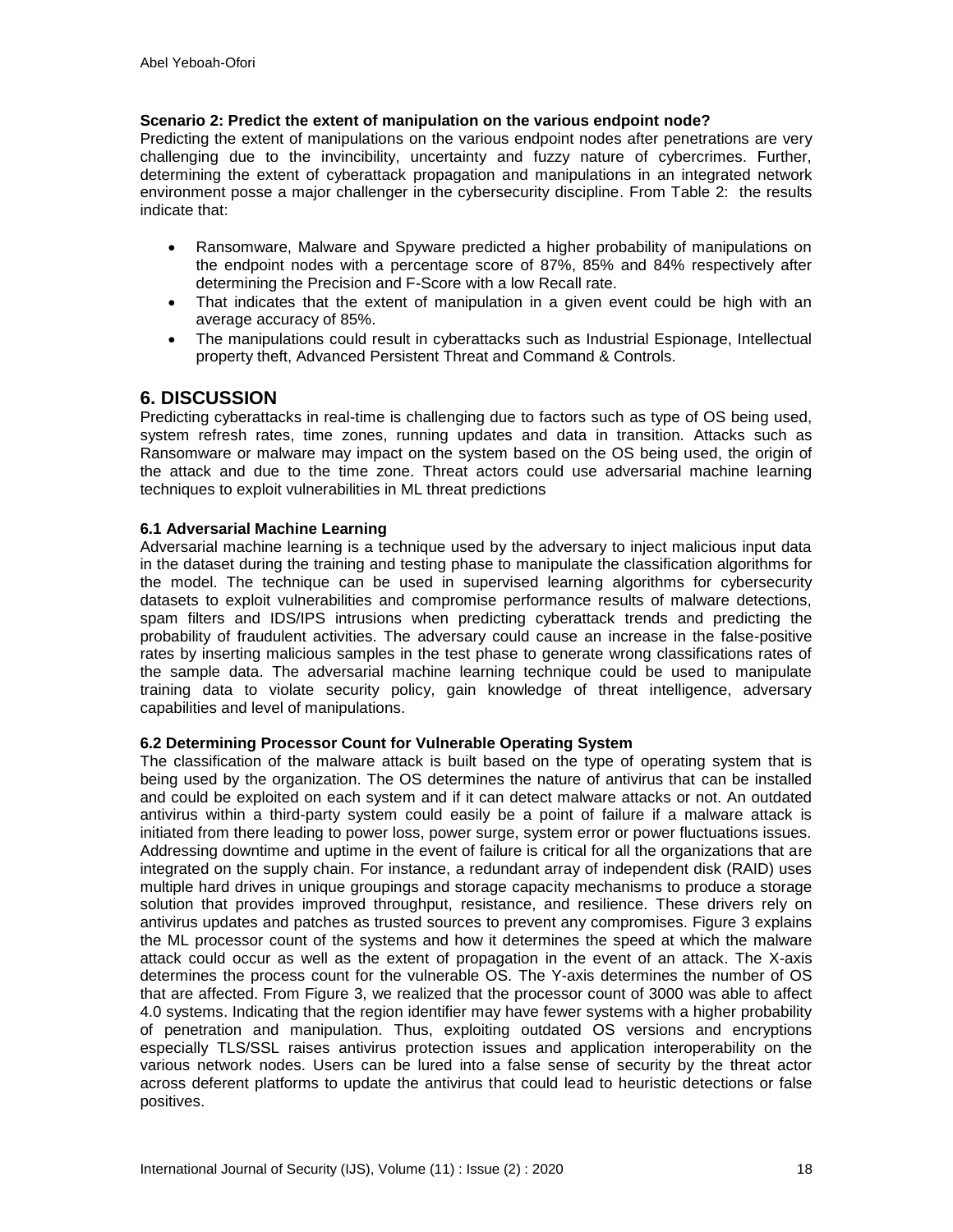

**FIGURE 3:** Processor Count for Vulnerable Operating System.

#### **6.3 Resolution Rate of Probable Ransomware Attack**

The figure displays the detection rate of the training dataset using the feature description of smart screen usage in the CSC environment. The implication of the of our results is that attackers have used malware attacks to penetrate the smart screen and inset spyware in the system that turns the camera on in the smart screen monitor. With that, the attacker can see everything the victim will do, take command and control, leading to cybercrimes attacks such as Intellectual property and industrial espionage. Refer to the FLocker mobile ransomware attack on smart screens (Duan. 2016). Further, the attacker could use social engineering tactics such as spear phishing to cause ransomware attacks to deface the monitors and cascade to other smart screen systems on the CSC.

Ransomware attacks could affect CSC system platforms that use multiple smart screens monitors by infecting a single screen and may propagate to others on the monitors with the same network nodes and lock the screens during run time. Section 4.1 describes the dataset and how each row in the dataset corresponds to a machine unique identified by a Machine Identifier gathered from global machines that use Microsoft Windows Defender. The FLocker ransomware infects smart screens and avoids detections as the code is always being rewriting to improve its routine variants and meet changing trends. When launched, the malware identifies the country ID, the machine ID and activates depending on the motives and intents of the adversary. Figure 4 identifies the vertical resolution rates of the various systems and how the infections propagate through the systems during run time. The Y-axis indicates the extent of vertical infections and the X-axis indicates the resolution rates of the infected systems. Malware or ransomware that is embedded directly into the requested web page in the attack could propagate to other systems.



**FIGURE 4:** Resolution Rate of Probable Ransomware Attack.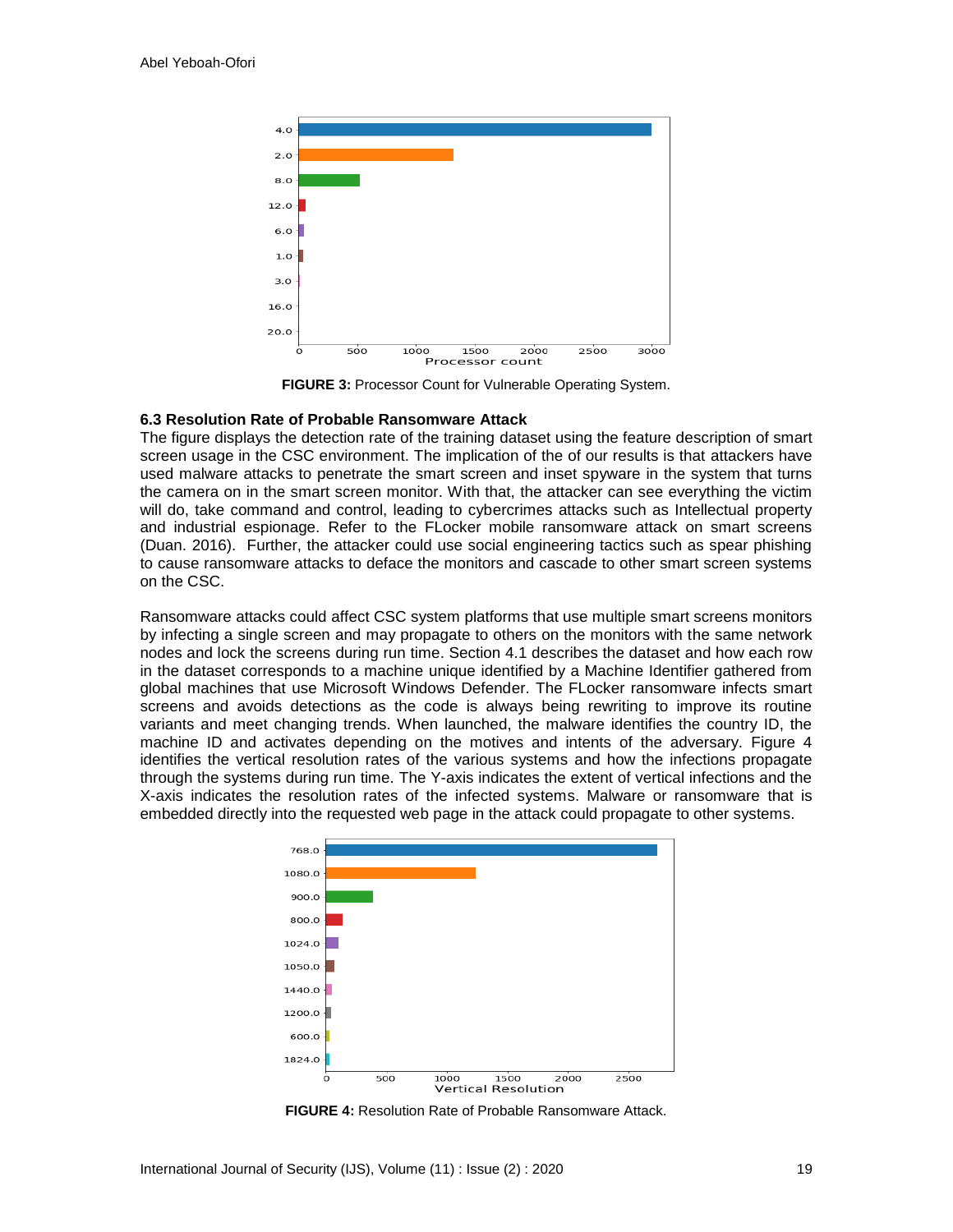#### **6.4 Decision Tree Predictions**

The DT in Figure 5 depicts the results of the classifier that predict a Windows machine probability of getting infected by attacks listed in table1, based on various properties of that machine. The properties used to generate the DT are, SmartScreen, CountryIdentifier, AVProducts, OSInstallTypeNname, TotalPhysivalRam, OsBuildLab, OSWUAutoOptionsName. The Smart screen represents workstations. The Country identifier represents the country the Windows Operating System is located. According to a report by Controller and Audit General on the investigations of 'WannaCry' Ransomware Attack in 2017, the attack initially infected the NHS system the UK and then propagated to other countries across the world and infected various system [18]. The report indicated that the OS antivirus product was outdated hence the attack. The objective of the paper is to use ML techniques on a dataset to predict whether the system can detect an attack and label that as Has Detection or No Detection. From, the sample dataset of 4000, we predict the probability of ransomware attack infection based on the type of OS Installed that could lead to the vulnerability of the ransomware infecting the smart screen as well as the country the OS is installed and the version.

#### **6.5 Gini Index Based Decision Tree**

The Gini index based decision tree was the calculation for Smart Screen Malware (M) Infection Trend.

 $\bullet$  If the dataset (D) contains examples from n class, then the Gini index, gini(D) is defined as:

$$
Gini(D) = 1 - \sum_{i=1}^{n} (P_i)^2
$$
 (3)

Where  $p_i$  is the probability of an object being classified to a particular class that infected.

If a dataset (D) is split on the root (R) into two sets subsets  $D_1$  and  $D_2$  the gini index (D) is expressed as:

Gini(D) = 
$$
\frac{D_1}{D}
$$
gini(D<sub>1</sub>) =  $\frac{D_2}{D}$ gini(D<sub>2</sub>) (4)

The Reduction in Impurity for the split in the dataset was calculated as:

$$
Gini(R) = gini(D) - giniR (D)
$$
 (5)

From the DT algorithm, we calculate the information gained after the malware (M) infection trend test is applied on the smart screen for the classification. A weighted sum of Gini Indices was calculated using the DT and generated the Has Detection and No Detection tree.

Figure 6 depicts the DT indicating the results of the gini index used to measure the probability of infections of a ransomware attack that may be wrongly classified. The DT root indicates a smart screen rate of  $\leq$  6.5 with a split Gini of 0.5 indicating an equal distribution of the dataset. The root of the three has an initial dataset of 4000 as the sample size. The DT algorithm split the value into two sets: [1973, 2027]. From the analysis, 1973 were identified as has detection, hence are not vulnerable to the attacks. However, 2027 were found to have no detection hence vulnerable to malware or ransomware attacks. The branch with has detection is indicated as (True) and the other with no detection is indicated as (False). identified as has identified as a country identifier with the class Has detection, identified the values of 2531 and 1648 from a sample size of 3531. A sample size of 2955 has antivirus product installed. However, the total physical RAM has no detection rate of 1458. The DT split the sample size further till the values were at the threshold. Figure 5 depicts the gini index calculated and information gained after the DT test is applied.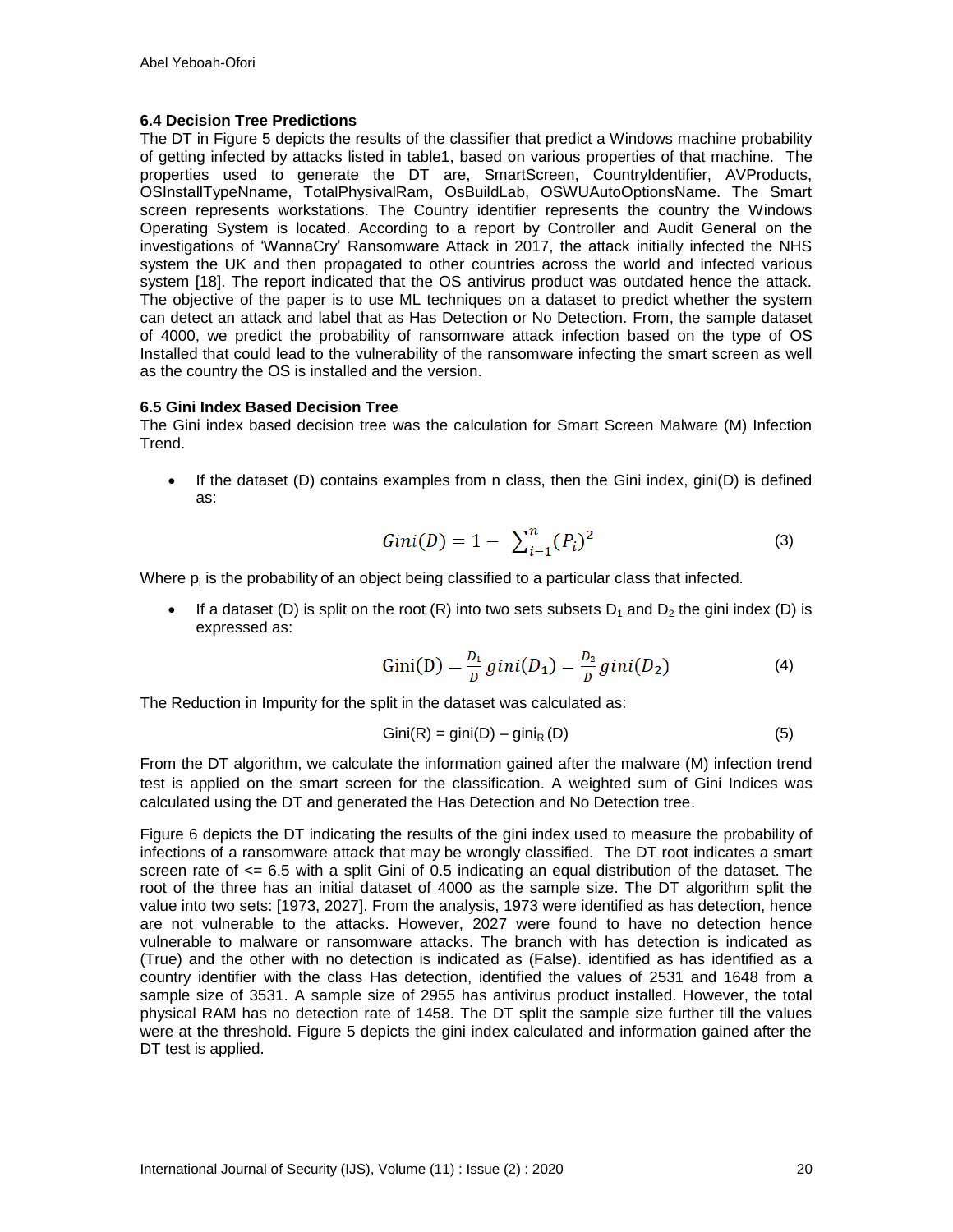

**FIGURE 5:** Decision Tree Predictions.

The results from Scenarios 1 and 2 provides cyber threat intelligence as to what could happen in the event of a cyberattack without the classifications of the detections rates in Figure 5.

Scenario 1 predicted a higher probability of the penetration's attacks on the endpoint nodes after determining the harmonic mean between the Precision, Recall and F-Score with a percentage score of:

- 82% for XXS/Section Hijacking
- 75% for spear phishing
- 75% for RAT/Island Hopping attacks

Scenario 2, determining the extent of cyberattack propagation and manipulations in an integrated smart grid network environment. The results show that cyberattacks such as Ransomware, Malware and Spyware predicted a higher probability of attack propagation and manipulations to other systems.

- The results indicate the extent of manipulation to other integrated network systems could be high with an average accuracy of 85% in a given event.
- The extend of manipulations indicates the relevance of the classification of the cyberattack. The threat intelligence indicates that it could result in cyberattacks such as Industrial Espionage, Intellectual property theft, Advanced Persistent Threat and Command & Controls.

#### **6.6 Comparing Our Results with Existing Work**

A significant amount of literature exists in machine learning techniques and classification algorithms to learn dataset for performance accuracies in the cybersecurity domain that have considered threat predictions. Comparing our results to existing works, we considered works that used ML methods from cyberattack penetration and cybercrimes manipulations perspective to detect attacks. Hinks et al. 2014, considered an ML technique for power system disturbance and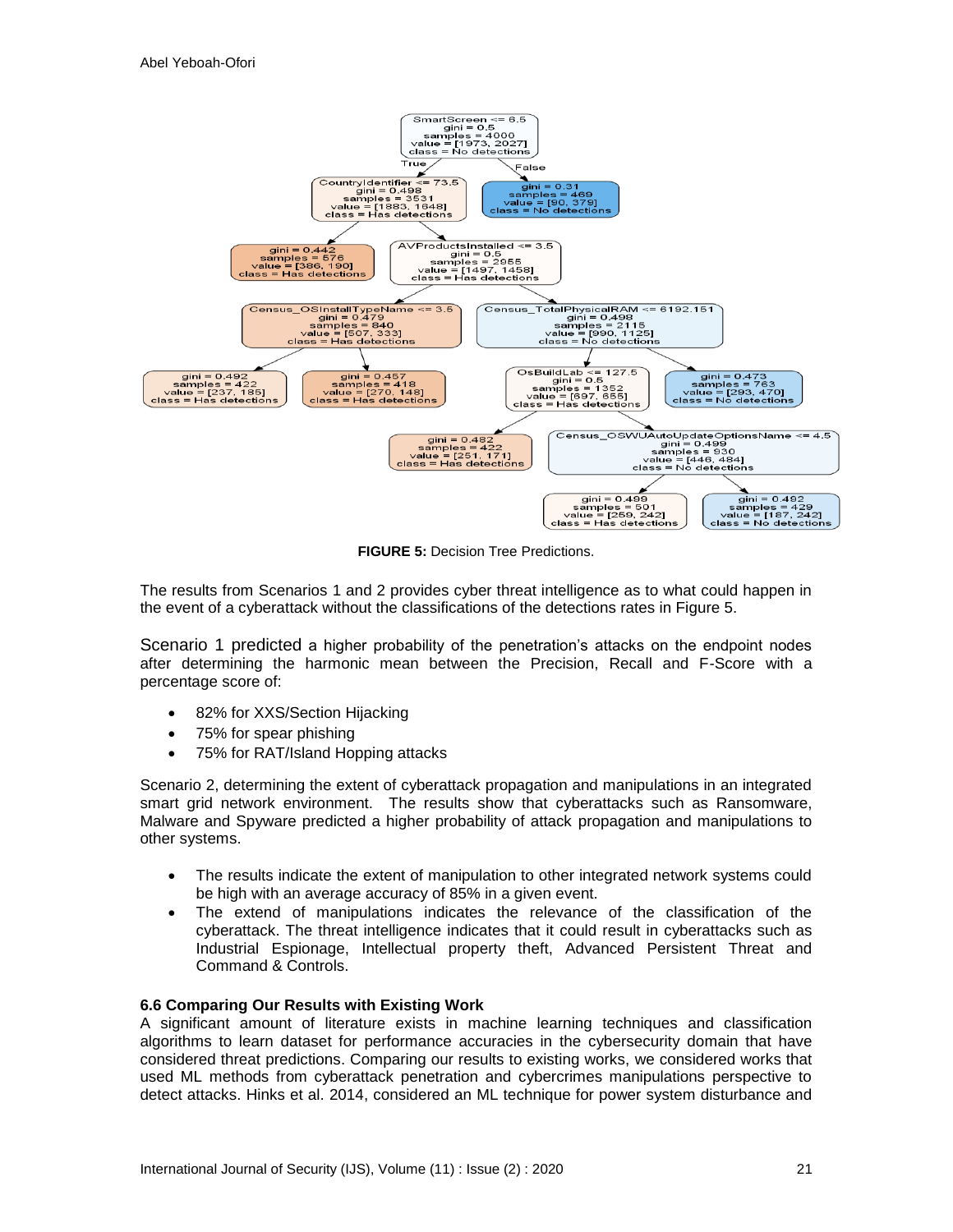cyberattack discrimination by evaluating various ML methods for accurate classification to predict disturbance discriminators and implications [1]. Sharmar et al. 2012 use ML to detect worm variants of known worms in real-time [7]. Bilge et al. 2017 applied ML techniques to predict a risk teller system for cyber incidents by analyzing malicious files [10]. Canali et al. 2014 used the ML method to perform a correlation analysis of the effectiveness of risk prediction based on user browsing behaviour [4]. Villano, 2018, applied ML method for correlation and normalization process and evaluated the DT algorithm that could predict an attack or not [12]. Soska & Christin 2014 used the ML approach to automatically detect vulnerable websites [10]. Mohasseb et al. 2019 applied ML approach for predictive analytics using SVM and Naïve Bayes algorithms for evaluation accuracies [5].

Further, various DT algorithms, models and techniques have been implemented using a various dataset for building intrusion detections, anomaly detection and threat predictions. Pournouri et al (2017) proposed a cyber attack analysis using decision tree techniques to learn an open source intelligence dataset for prediction and for improving cyber situational awareness [21]. Patel and Prajapati (2018) proposed a study and analysis of decision tree based classification using ID3, C4.5 and CART algorithms to learn a dataset to determine the best performance accuracy [22]. Moon et al (2017) proposed an intrusion detection system based on a decision tree using analysis of attack behaviour information to detect the possibility of intrusion for preventing APT attacks [23]. Sarker et al (2020), presented a machine learning intrusion detection system based security model called "IntruDTree" that evaluated various algorithms on a dataset by ranking the security features according to their importance then build a generalized tree for detecting intrusions [24]. Das & Morris (2018) presented a survey of machine learning and data mining methods for cybersecurity applications and analytics for intrusion detection and traffic classifications in emails by evaluating the various classifications algorithms on a dataset for performance accuracies [25]. Balogun & Jimoh (2015) proposed a hybrid of DT and KNN algorithms to detect anomaly intrusions [26]. Malik et al (2018) used a hybrid of DT pruning and BPSO algorithms for network intrusion detection [27]. Rai et al (2016) proposed C4.5 DT algorithm to construct a model for intrusion detection [28]. Yeboah-Ofori & Boachie (2019) present a malware attack predictive analytics using various ML Classification algorithms in a majority voting for performance accuracies [29]. Ingre et al (2017) proposed a DT algorithm that classifies an IDS dataset as normal or attack after the learning and testing the dataset [30]. Relan and Patil (2015) used a variant of C4.5 DT algorithm to implement an IDS by considering discrete values for classifications [31].

However, none of the works explored the viability of using machine learning methods to predict malware attacks and build a classifier to automatically detect and label an event as Has Detection or No Detection on smart grid supply chain domain to predict the probability of penetration and the extent of manipulation on the network system nodes for cyber threat intelligence and situational awareness.

# **7. CONCLUSION**

Our work focused on using ML to learn dataset and used the DT algorithm to determine whether the classifier can predict an attack and label the attack as Has Detection or No Detection. In this paper, we have used a malware prediction dataset from a well-known source learn the dataset. We have used the DT algorithm to model the infections. Although, other algorithms can perform the same task that the DT could handle datasets that have errors in the attribute values and resolve classification errors in the training and test phase. Based on our result, the precision was 83% accurate and concluded that supervised learning model performed better in our predictions. Description of objects may include attributes based on measurement or subjective judgement, both of which might give rise to errors in the values of the attributes. Some of the objects in the training set may even have been misclassified. Take, for instance, a malware attack classification rule from a collection of cyberattacks events. An attribute might test for the presence of propagation of attack that might give a positive or negative reading at some point. However, questions remaining to be addressed as to what performance evaluation methods could provide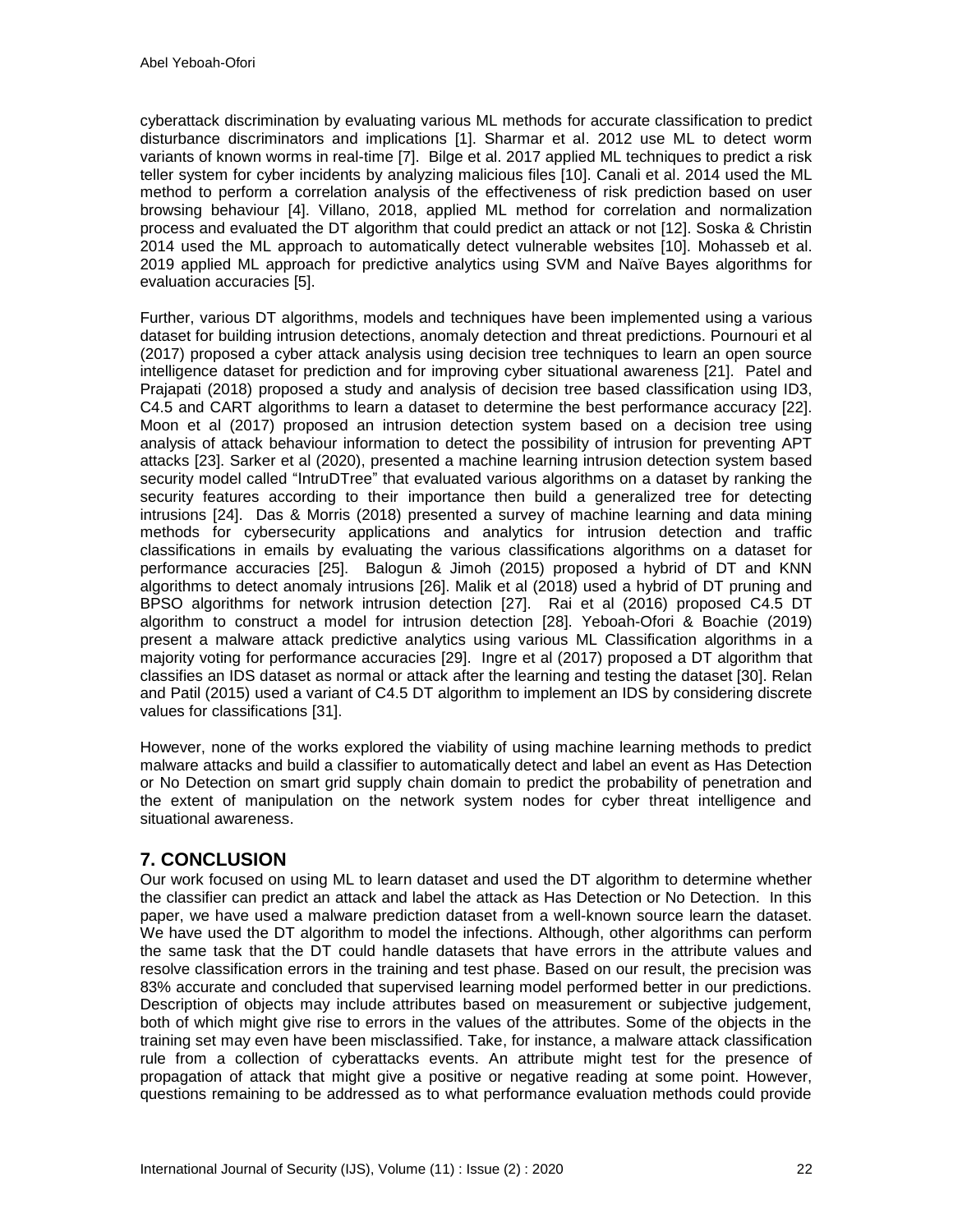the best performance indicators for threat predictions and cyber threat intelligence gatherings that could provide security control mechanisms. There are limitations in our work, such as comparing other classification algorithms for predictive analytics due to the invincibility nature of cyberattacks and the cascading impacts on other system nodes.

#### **Future Works**

Future research will focus on using ML techniques on various classification algorithms to learn the dataset for anomaly detection and to predict cyberattacks trends. The approach will assist to determine the best performance metrics, for cyber threat intelligence and predict future trends.

## **8. REFERENCES**

- [1] C. R. B. Hink, J. M. Beaver, M. A.. Bukner, T. Morris, U. Adhikari S. Pan. "Machine Learning for Power System Disturbance and Cyber-attack Discrimination" 7<sup>th</sup> International Symposium on Resilient Control Systems. IEEE Xplore. 10.1109/ISRCS.2014.6900095. (2014).
- [2] V. Ford. A. Siraj. "Application of Machine Learning in Cyber Security". Conference Paper. Computer Science Department. Tennessee Tech University. (2014).
- [3] K. Soska, N. Christin. "Automatically Detecting Vulnerable Websites Before They Turn Malicious. In Proceeding of the 23<sup>rd</sup> UNENIX Security Symposium. Carnegie Mellon University. ISBN 978-1-931971-15-7 (2014).
- [4] D. Canali, L. Bilge, D. Balzarotti. "On the Effectiveness of Risk Prediction Based on User Browsing Behaviour". ACM 978-1-4503-2800-5/14/06. [http://dx.doi.org/10.1145/2590296.2590347.](http://dx.doi.org/10.1145/2590296.2590347) (2014). [Accessed 20/04/2020].
- [5] A. Mohasseb, B. Aziz, J. Jung, and J. Lee, "Predicting Cyber Security Incidents Using Machine Learning Algorithms: A case study of Korean SMEs". University of Portsmouth Research Portal. (2019).
- [6] Microsoft Malware Prediction. Research Prediction. (2019). [\(https://www.kaggle.com/c/microsoft-malware-prediction/data\)](https://www.kaggle.com/c/microsoft-malware-prediction/data). [Accessed 26/01/2020].
- [7] O. Sharma, M. Girolami J. Sventek, "Detecting Worm Variants using Machine Learning". DOI: 10.1145/1364654.1364657 (2007).
- [8] C. Tsai, Y. Hsu, C. Lin, W. Lin. "Intrusion detection by machine learning: A review Expert Systems with Applications". 36.10, pp. 11994-12000, (2009).
- [9] G. Wang. T. Wang. H. Zheng, B. Y. Zhao. "Man vs. Machine: Practical Adversarial Detection of Malicious Crowdsourcing Workers". In *Proceedings of the 23rd USENIX Security Symposium* San Diego, CA, pp. 239–254, (2014).
- [10] L. Bilge, Y. Han, M. D. Amoco, Risk Teller: Predicting the Risk of Cyber Incidents. ACM ISBN 978-1-4503-4946-8/17/10. <https://doi.org/10.1145/3133956.3134022> CCS (2017). [Accessed 14/12/2019].
- [11] R. C. Barros, A. c. P. L. F. De Carvalho. A. A. Freitas, "Automatic Design of Decision-Tree Induction Algorithms", Springer. Briefs in Computer Science, DOI 10.1007/978-3-319-14231- 9\_2. (2015).
- [12] E. G. V. Villano. "Classification of Logs Using Machine Learning". Norwegian University of Science and Technology. (2018).
- [13] O. Yavanoglu. M. Aydos. "A Review of Cyber Security Dataset for Machine Learning Algorithms". International Conference on Big Data, IEEE Xplore. DOI: 10.1109//BigData.2007.8258167. (2018).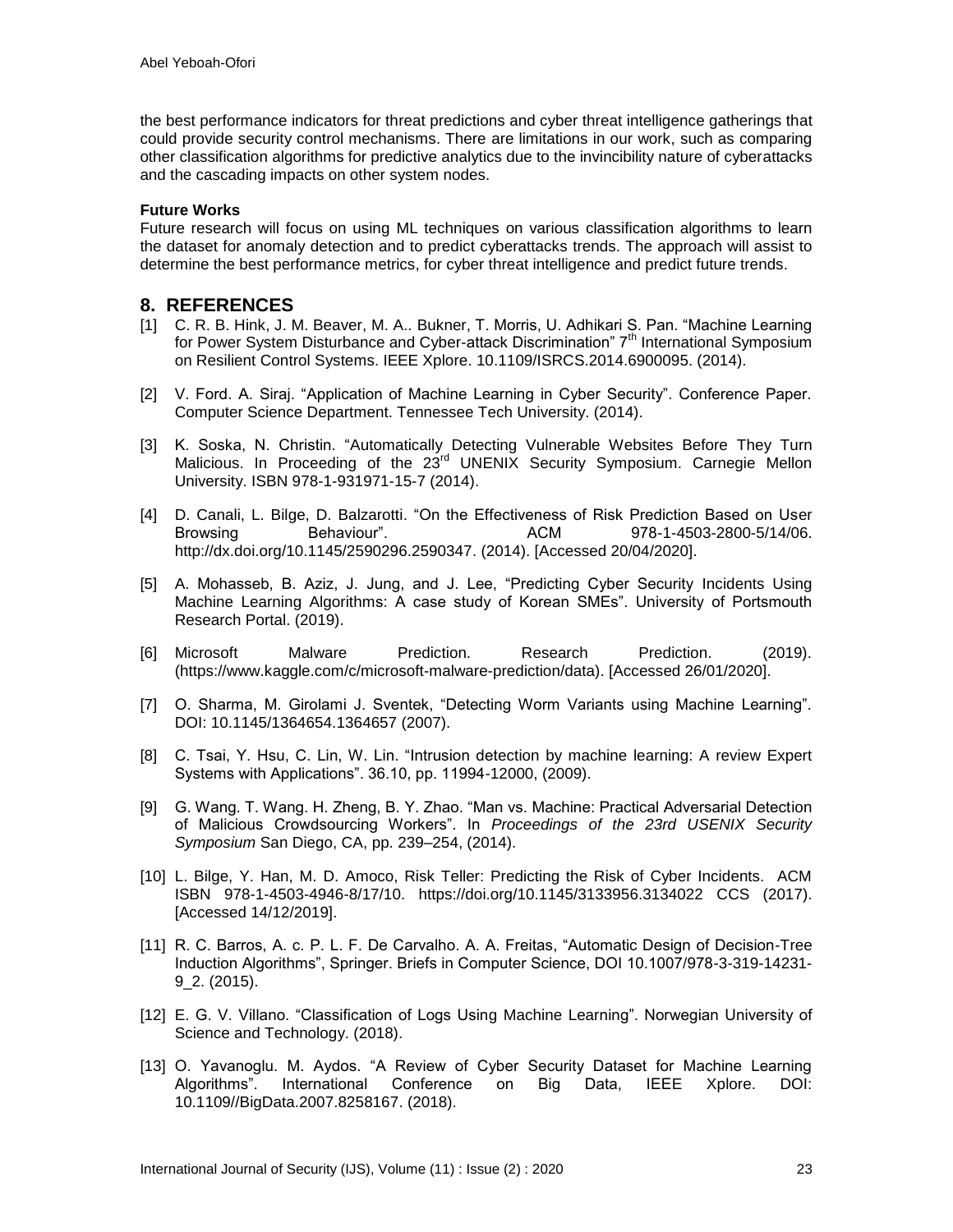- [14] A. Boschetti. L. Massaron. "Python Data Science Essentials". 2<sup>nd</sup> Edition. UK. ISBN 978-1-78646-213-8. (2016).
- [15] J. R. Quinlan. "C4.5: Programs for Machine Learning". 16, 2333-240 Department of Computer, John Hopkins University, Baltimore. MD21218. (1994).
- [16] W. Wang, Z. Lu, "Cyber Security in Smart Grid: Survey and Challenges". Elsevier. (2013).
- [17] A. Yeboah-Ofori, S. Islam. "Cyber Security Threat Modeling for Supply Chain Organizational Environments". Future Internet, 11, 63, doi: 10.3390/611030063, (2019).
- [18] Controller and Audit General: Investigation. "Wannacry Cyber-attack and The NHS". Department of Health. National Audit Office. UK (2017).
- [19] A. Yeboah-Ofori. Islam, S. Brimicombe A: Detecting Cyber Supply Chain Attacks on Cyber Physical Systems Using Bayesian Belief Network. International Conference on Cyber Security and Internet of Things. (2019). DOI 10.1109/ICSIoT47925.2019.00014.
- [20] Duan, E. (2016). FLocker Mobile Ransomware Crosses to Smart TV. Trend Micro. Security Intelligence Blog. https://blog.trendmicro.com/trendlabs-security-intelligence/flockerransomware-crosses-smart-tv/ [Accessed 10/03/2020].
- [21] S. Pournouri, B. Akhgar, P. S. Bayerl. "Cyber Attacks Analysis Using Decision Tree Techniques for Improving Cyber Situational Awareness" International Conference on Global Security, Safety and Sustainability. Springer. Vol.360. 2017. DOI: [10.1007/978-3-319-51064-](https://www.researchgate.net/deref/http%3A%2F%2Fdx.doi.org%2F10.1007%2F978-3-319-51064-4_14?_sg%5B0%5D=IVD8FDcw0VrVLFNaHJUAHRi5U2LFHf6oaeBL18IdV7BcLcuXw8PI0z9i98seTTGcIpNlOHimRcCYeHWGnn8WJtfHtA.9BbDzm9XR8WM_2xvorN5NeRFZEg1Nr0jADagVq3baE3aDBXXYaedzltrRn_twzz8ab7qj3OPPLLcbkv6nnaXdw) [4\\_14.](https://www.researchgate.net/deref/http%3A%2F%2Fdx.doi.org%2F10.1007%2F978-3-319-51064-4_14?_sg%5B0%5D=IVD8FDcw0VrVLFNaHJUAHRi5U2LFHf6oaeBL18IdV7BcLcuXw8PI0z9i98seTTGcIpNlOHimRcCYeHWGnn8WJtfHtA.9BbDzm9XR8WM_2xvorN5NeRFZEg1Nr0jADagVq3baE3aDBXXYaedzltrRn_twzz8ab7qj3OPPLLcbkv6nnaXdw)
- [22] H. Patel, P. Prajapati. "Study and Analysis of Decision Tree Based Classification Algorithms" International Journal of Computer Science and Engineering. 2018. DOI: 10.26438/ijcse/v6i10.7478.
- [23] D. Moon, H. Im, I. Kim, J. H. Park. "DTB-IDS: An Intrusion Detection System Based on Decision Tree Using Behavior Analysis for Preventing APT Attacks" Springer, The Journal of Supercomputing 73 2881-2895. 2017. DOI: [https://doi.org/10.1007/s11227-015-1604-8.](https://doi.org/10.1007/s11227-015-1604-8)
- [24] I. H. Sarker, Y. B. Abushark, F. Alsolami, A. I. Khan. "IntruDTree: A Machine Learning Based Cyber Security Intrusion Detection Systems" MDPI. Symmetry 12, 754, doi:10.3390/sym12050754.
- [25] R. Das, T. Morris. "Machine Learning in Cyber Security". IEEE Xplore. International Conference on Computer, Electronic and Communication Engineering. 2018. DOI: [10.1109/ICCECE.2017.8526232.](https://doi.org/10.1109/ICCECE.2017.8526232)
- [26] A. O. Balogun, R. G. Jimoh. "Anomaly Intrusion Detection Using in Hybrid of Decision Tree And K-Nearest Neighbor". Journal of Advances in Scientific Research & Application. 2015.
- [27] A.J. Malik, F. A. Khan. "A Hybrid Technique Using Binary Particle Swarm Optimization and Decision Tree Pruning for Network Intrusion Detection". Cluster Computing. 21, 667–680. 2018. doi.org/10.1007/s10586-017-0971-8.
- [28] K. Rai. M. S. Devi, A. Guleria. "Decision Tree Based Algorithm for Intrusion Detection". International Journal Advanced Networked Applications. Vol 7, Issue 04. Pages: 2828. 2016.
- [29] A. Yeboah-Ofori, C. Boachie. "Malware Attack Predictive Analytics in a Cyber Supply Chain Context Using Machine Learning" IEEE Explore. CSIoT pp. 66-77 2019, doi: 10.1109/ICSIoT47925.2019.00019.